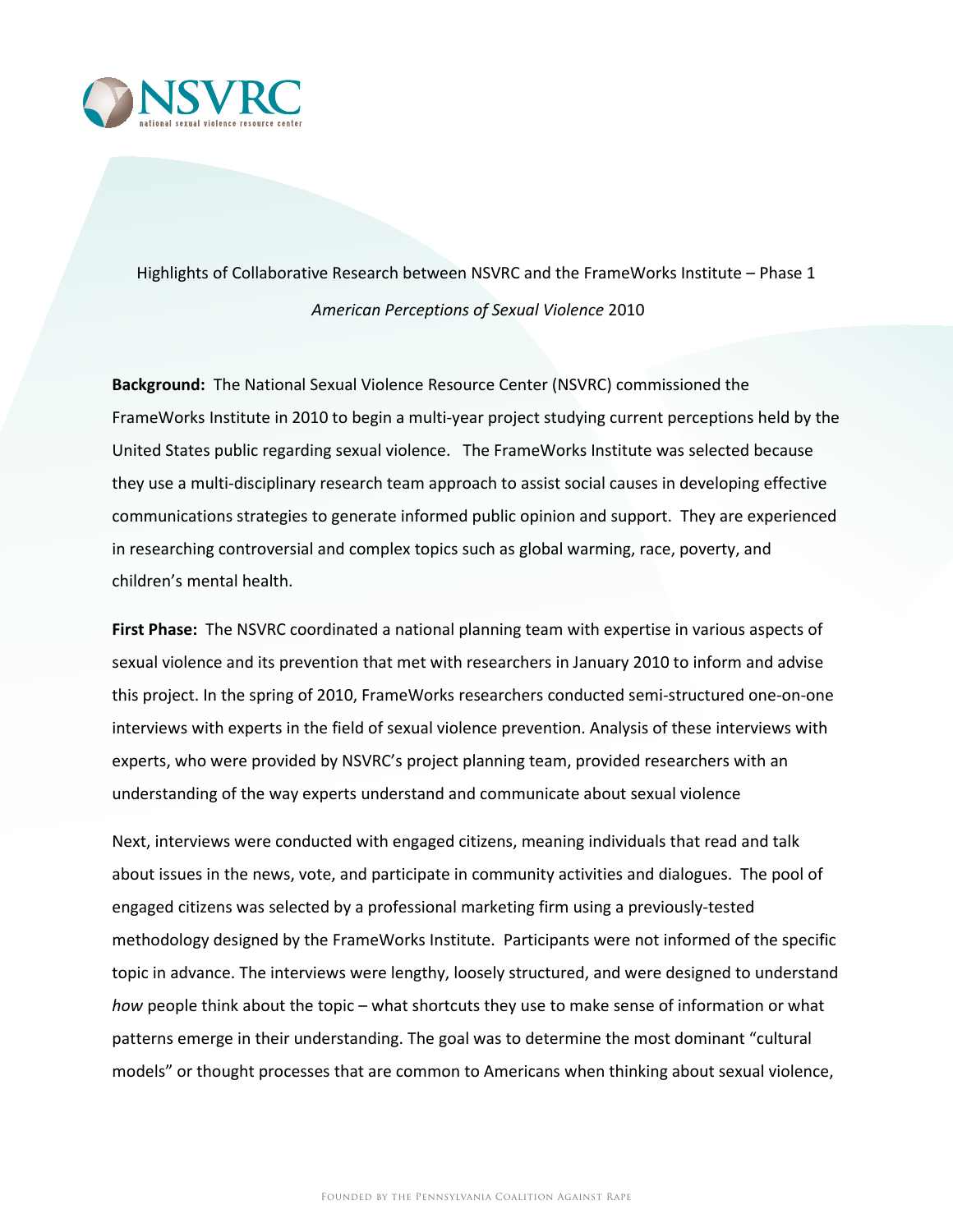and which are evident across gender, age, race, political beliefs and other factors. Later phases of the research will test the effectiveness of particular messages with specific groups.

This first phase of the research summarizes the findings from the two groups and "maps the gaps" between what experts know and what the public believes about sexual violence. This initial phase is descriptive and provides direction for future research. It also serves as a benchmark against which to measure change over time following the crafting and use of communication tools. However, knowing that the field is eager to get to the more prescriptive findings, the summary report provides some preliminary recommendations based upon the findings.

**Highlights of Significant Findings:** One of the most significant differences between experts and the public is in the contextualization of sexual violence. Experts describe the full continuum of physical and non-physical behaviors that comprise sexual violence and the social beliefs and constructs that support it, including various forms of oppression. The public, however, has a highly individualistic understanding of sexual violence. In other words, the public views sexual violence as occurring at the individual level rather than in a larger social context. They see perpetrators as morally flawed, people who are inherently bad, perhaps mentally ill, but also with character defects, and who cannot be rehabilitated. FrameWorks refers to this individual way of viewing an issue as "mentalism."

Interestingly, the public has clearly heard some of the messages that sexual assault victim advocates have been saying for years, however the underlying assumptions have not changed, resulting in some thinking errors. For instance, the public now knows that most victims know the perpetrators who assault them. In advocates' or experts' minds this means that perpetrators of sexual violence look and often act like everyone else and can be our relatives, neighbors, coworkers, professionals, and idols. However, in the public's mind, the notion of a perpetrator of sexual violence as an evil monster-like predator is so persistent that the information that most victims know the perpetrator means to them that victims of sexual violence must be using poor judgment and hanging around with the wrong crowds. This well-intended, accurate message unfortunately then, ends up playing into a victim-blaming mentality.

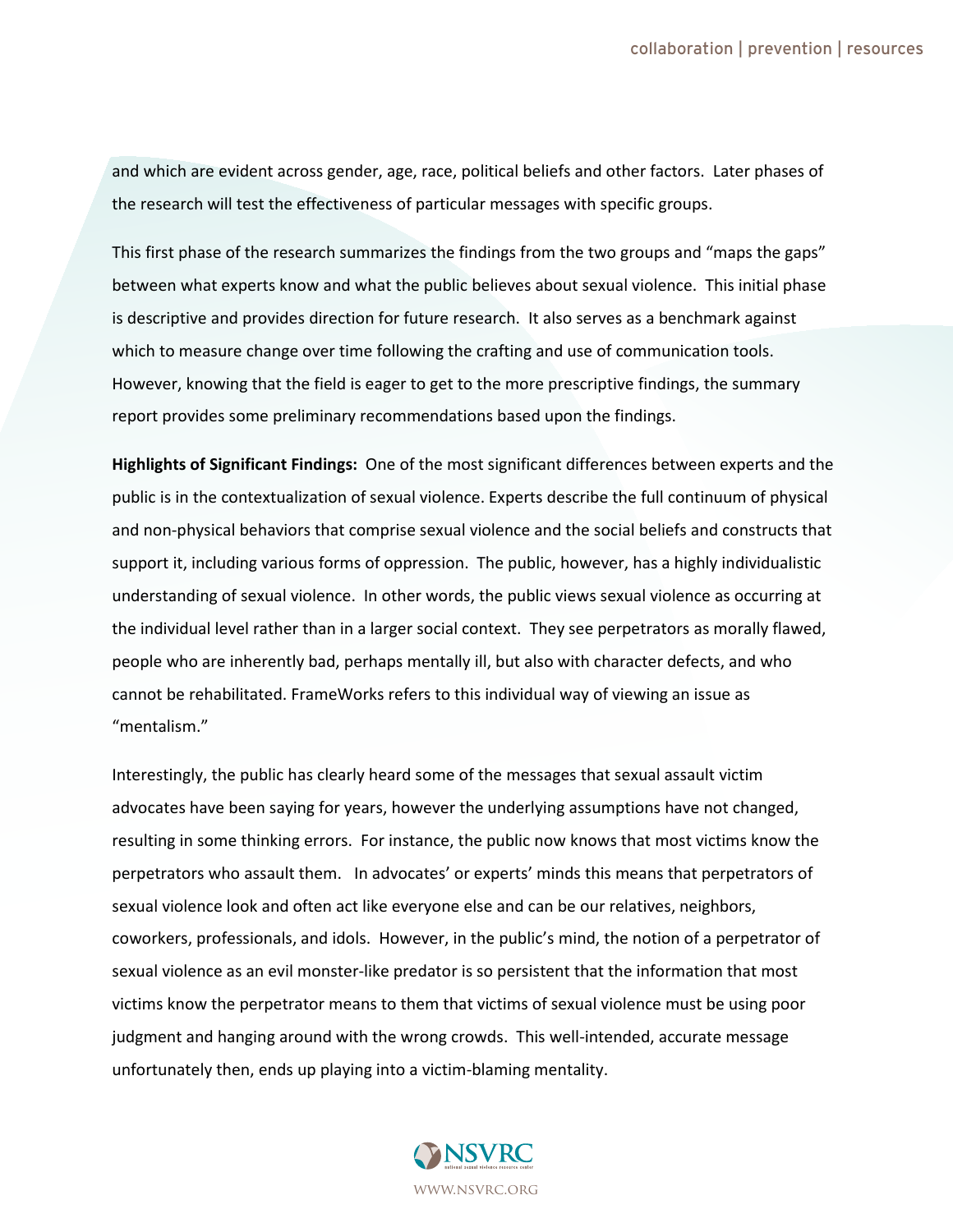The public's narrow understanding of who perpetrators are and how they got that way not only causes them to further blame victims, but also presents obstacles to thinking of effective or creative solutions and prevention strategies. They do not see any role for communities or organizations, and the only policy strategies they can think of are long-term incarceration or castration.

The public understands, on some level, that victims are not to blame for sexual violence. Nearly everyone interviewed emphatically stated that victims were never responsible or at fault. But most quickly followed that assertion with – "*however, she could have made better decisions about what to wear, how to act, where to go, and who to hang out with*," revealing that they have not logically thought through the deeper layers of their strongly –held victim-blaming beliefs.

In addition to the commonly held model of individual responsibility or "mentalism," another common cluster of ideas centers around the "family bubble" or the notion that parents are solely or primarily responsible for everything that happens to their offspring. The public response to the question "*what causes people to perpetrate sexual violence*?" typically referred to poor upbringing and bad parenting. Therefore, they reasoned, parents either raise "good" or "bad" boys and either "strong" or "weak" girls.

The public, like experts, talk about perpetrators usually being male and victims often being female. The two groups diverge, however, in their explanations for this. Experts talk about power differentials, coercion, oppression, sexism, and gender and other inequities to explain this phenomenon. The public understanding, however, of the gendered aspect of sexual violence is tied to their understanding of what constitutes acts of sexual violence. Since they (public) limit their view of sexual violence to only those acts which result in serious physical injury, and where consent is explicitly and clearly denied, they assume that it is simply a case of a larger, stronger male physically and aggressively over-powering a smaller, weaker female.

The researchers did discover some secondary cultural models, or patterns of thinking, that are accessible with intentional prompting. One of these models involves a more systems-oriented notion of communities playing a role in the lives of individuals and families.